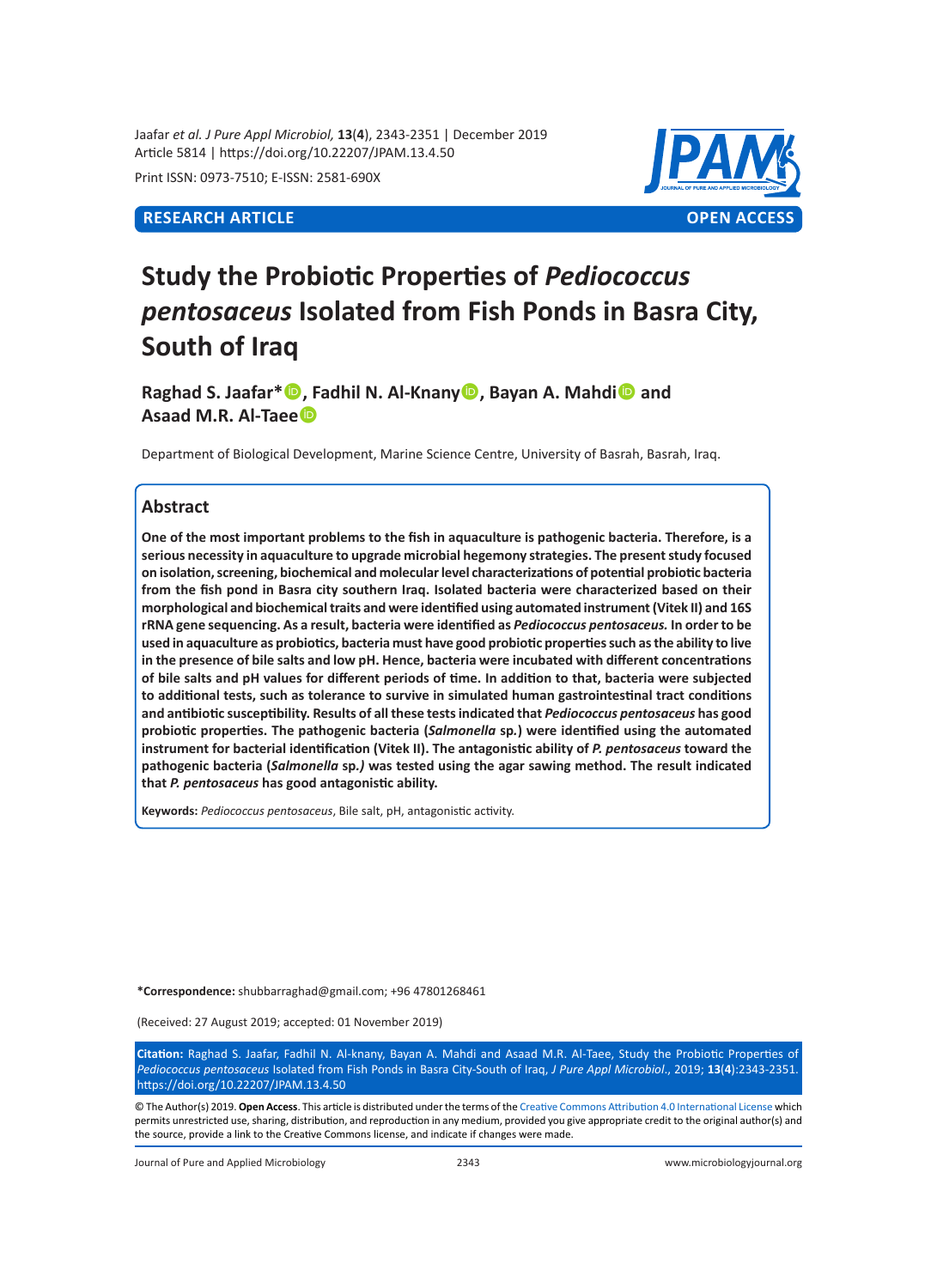## **INTRODUCTION**

Recently the production of fish in the world has been grown, according to reduce the outputting in fishing - with increasing the fish demanding at a mediocre yearly average of 3.2%, over stepping the growth of the inhabitance of the world to 1.6%. The individual consumption of fish in the world rose from 9.9 kg in the 1960s to 19.2 kg in 2012. Depending on the FAO's last numeration, fish farming has grown to 90.4 million tons in the 2012, which comprise 66.6 million tons of fish and 23.8 million tons of aquatic algae<sup>1</sup>.

Fish deaths, especially those caused in the larval phase; resulting from both pathogenic and opportunistic bacteria, are among the major problems of fish farming in the present, leading to large economic losses. Despite the development of sterilization and sanitation techniques, food preparation, reprocessing and storage still carry the risk of food contamination by unwanted microorganisms. Environmental conditions and microbial water quality at fishing sites are the main reason for the presence of foodborne pathogens as well as the contamination of ponds with animal, human and agricultural waste<sup>2</sup>. The excessive use of antibiotics to solve this problem, especially those that are not biodegradable and characterized by long-term survival in the water has led to the spread and increase of antibioticresistant bacteria in the environment, an increase of antibiotic resistance in fish pathogens, transfer of these resistance determinants to bacteria and then land animals and finally become human pathogens along with alterations of the bacterial flora both in sediments and in the water column<sup>3</sup>. Concomitantly, probiotics have widely been suggested as eco-friendly alternatives to antibiotics. However, the way in which probiotics are applied in aquaculture is a key factor in their favorable performance. Probiotics as an alternative to chemicals and antibiotics have proven to be effective in promoting successful aquaculture, as they have the potential to improve water quality, increase tolerance to stress, generate high-quality livestock<sup>4</sup>.

Hence, the current study was designed to isolate *Pediococcus pentosaceus* from the fish pond in Basra city southern Iraq, and to evaluate its probiotic properties as well as their antimicrobial mode of action against fresh water fish pathogens, *Salmonella sp.* 

## **MATERIALS AND METHODS Collection of samples**

Nine water samples were collected from three *Cyprinus carpio* (Comman carp) fish ponds located in Marine Science Center- Basra University, Al-Garma campus (Fig. 1), with coordinates as



**Fig. 1.** Sampling sites.

Journal of Pure and Applied Microbiology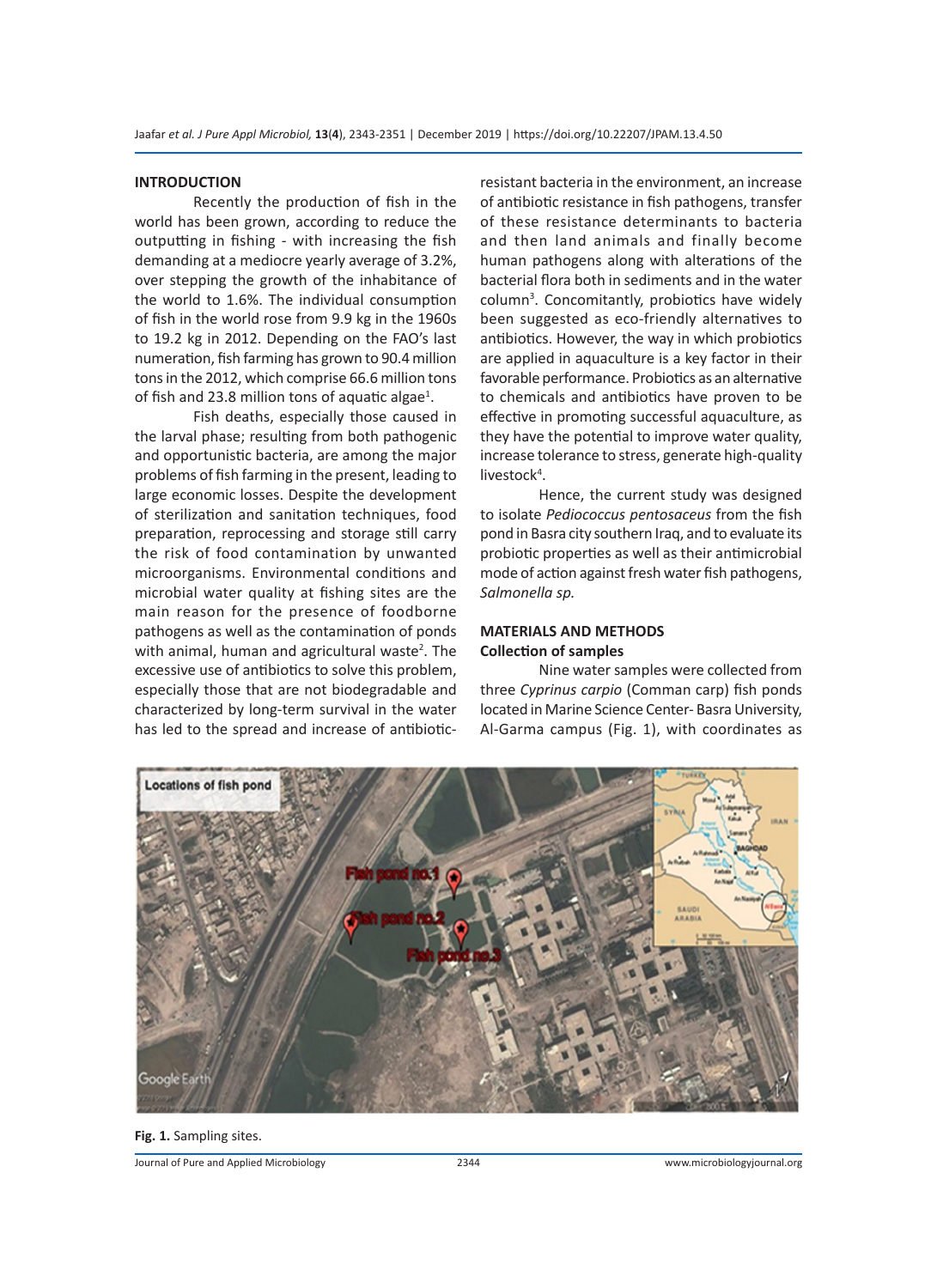represented in the Table (1), using 500 ml glass bottles, during April 2018. Samples were put in the icebox and transferred to the laboratory where they were saved in cooling (4°C) till be used. The feeding system applied in these ponds does not contain any bacterial additives. Physical and chemical properties like temperature, pH and salinity of water in the ponds during sampling were 26.4°C, 7.1 and 2.1 ms/cm respectively.

| Sampling<br>stations | Latitude      | Longitude     |  |  |
|----------------------|---------------|---------------|--|--|
| Fish pond no.1       | 30°33'39.91"N | 47°44'28.34"F |  |  |
| Fish pond no.2       | 30°33'35.37"N | 47°44'25.31"E |  |  |
| Fish pond no.3       | 30°33'38.47"N | 47°44'30.20"E |  |  |

# **Isolation and enumeration of bacteria from water of the fish pond**

A series of dilutions were performed under severe sterilization for all water samples collected, then 0.1 ml from each dilution were spread on the surface of de Mann Rogosa Sharpe agar medium (MRS, Hi media), and incubated aerobically at 37°C for 48h. The clear bacterial colonies were taken from the culture medium to produce pure culture.

## **Characterization of bacteria**

Morphological and biochemical tests were carried out for diagnosis the probable type of bacterial colony from MRS agar<sup>5</sup> and for accurate identification, Vitek II (Biomיrieux, USA) has been used.

## **Molecular level characterization: 16S rRNA gene sequencing**

Extraction of the total genomic DNA of the bacteria was carried out using 2 ml samples of overnight cultures grown in MRS broth at 37°C, following the manufacturer's instructions for Gram positive bacteria Presto™ Mini gDNA Bacteria (Geneaid Biotech Ltd., Taiwan). The extracted DNA was stored in sterilized vials at - 20°C until used as PCR templates.

#### **PCR amplification of 16S rRNA gene**

Extracted DNA was used to amplify the 16S rRNA gene. For PCR reaction, universal primers of 27 F (5'-AGAGTTTGATCCTGGCTCAG-3') and 1492 R (5'- GGTTACCTTGTTACGACTT-3') have been used according to<sup>6</sup>.

The total volume of PCR reaction fraction was 50µl consisting on: 20 ng/µl as DNA concentration, 25µl of the Master Mix, 1µl of each primer (10 pmol). PCR process was done during 35 cycles and take 3 h at 25 min using a PCR device (Macrogen thermal Block, Bioneer, Korea). The PCR conditions were carried out according to<sup>7</sup>. The PCR product was analyzed by 1% agarose gel<sup>8</sup> using electrophoresis apparatus (Fisher Scientific- USA) and 100 bp DNA marker (Gene Rule-Fermentas). The 16S rRNA sequence was performed by the macrogen factor (Korea).

## **Probiotic properties of isolates**

Probiotic properties of thirty five isolates, such as survival in acid, tolerance against bile salts, and tolerance to gastrointestinal juices have been studied as follows.

## **Acid tolerance test**

The acid tolerance test has been done using MRS broth with different pH (3, 5, 7, and 9), which prepared using HCl 1% (J. T. Baker) and NaOH 1 N (Hi media) in addition to control flask<sup>9</sup>, then autoclaved at 121°C for 15 min (triplicate has been used for each test). 0.1 ml from overnight cultured bacteria in MRS broth has been used to inoculate each flask, which were then incubated at 30°C. Optical density (OD) as the bacterial growth rate was measured using the spectrophotometer (Shimadzu, UV-1800, Japan) at wave length of 600 nm next 3 and 24 h of incubation.

# **Bile tolerance (Oxgall treatment)**

For this test, MRS broth with different concentrations (0.0, 0.15, 0.25, and 0.5%  $(w/v)$ ) of Oxgall bile salts (Difco) has been prepared. Then, each concentration was inoculated with 0.1 ml from overnight cultured bacteria and incubated at 30°C. The bacterial growth rate in each concentration has been measured using a spectrophotometer (Shimadzu, UV-1800, Japan) at the wave length of 600 nm after incubation at 37°C for 4 and 24 h. Triplicate has been used for each test.

# **Survival to simulated human gastrointestinal tract**

To provide *in vitro* situation as those found in the digestive tract, the preparation of gastric and pancreatic juices was done as following:  $3 \text{ mg.m}$ <sup>1</sup> from pepsin (Sigma) and  $1$ mg.ml<sup>-1</sup> from pancreatin USP (Sigma- Aldrich) were dissolved in sterile solution of sodium chloride (0.5%, w/v). pH was adjusted to 3 and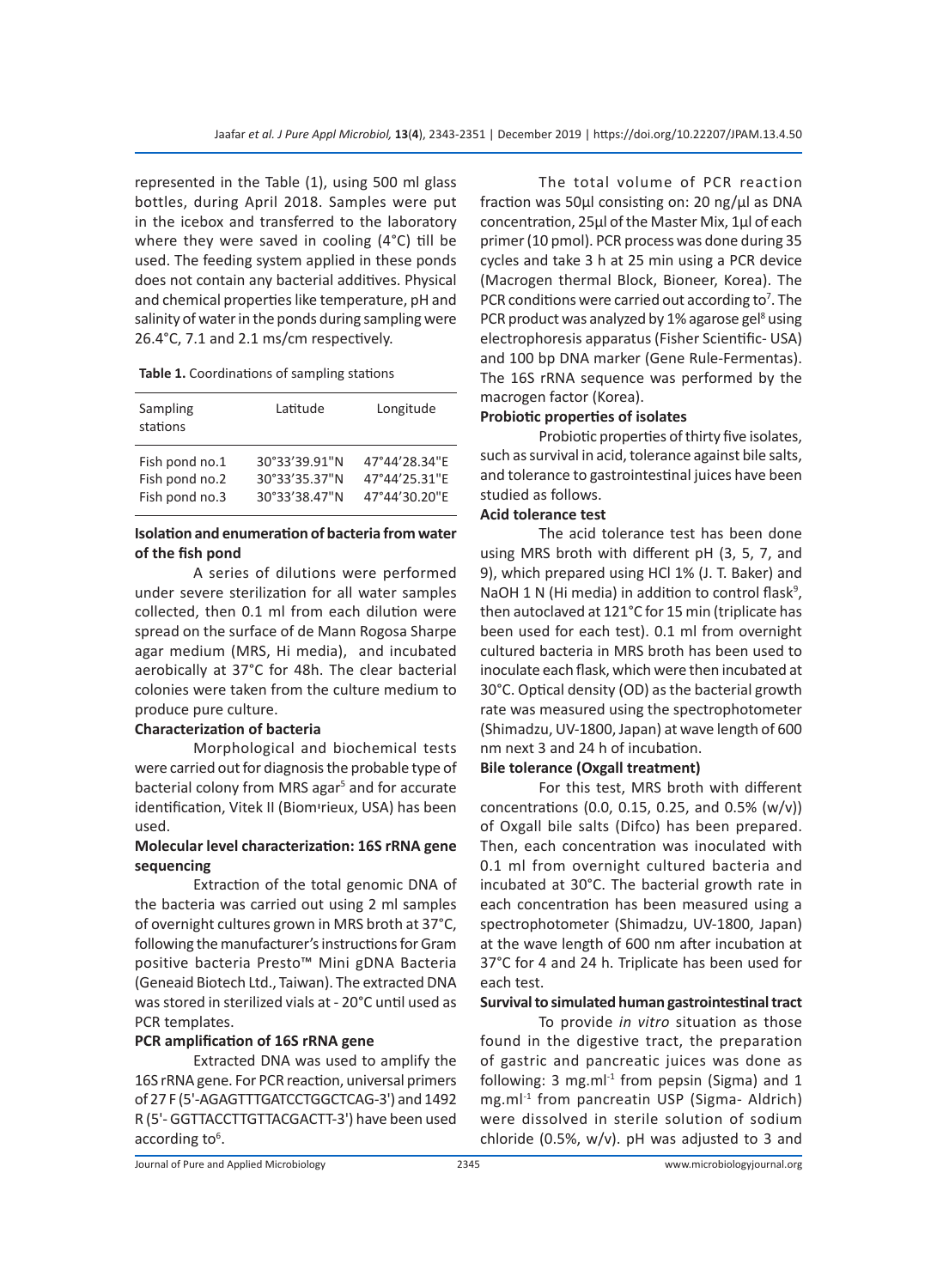8 using HCl (3 mol.L<sup>-1</sup>) and NaOH (1 mol.L<sup>-1</sup>). 0.2 ml of the overnight bacterial rinse in the saline buffer of phosphate (pH 7.0) were injected with 1.0 ml of simulated gastric or pancreatic juice and 0.3 ml NaCl (0.5%, w/v), then incubated at 37°C. Colony forming unit (CFU/ml) was counted after incubation for 180 min for gastric tolerance, and 240 min for basic pH tolerance. The initial viable count (CFU/ml) of the washed cell suspension from each probiotic tested was determined prior to the transit tolerance assay, and was used to calculate loss of viability<sup>10</sup> using the following formula; Survival rate (%)=[Log CFU after treatment /Log CFU before treatment]׳100.

## **Antibacterial test**

Fresh water fish pathogens, *Salmonella sp.* was used to study the antibacterial ability of probiotic bacteria, using the well diffusion techniques<sup>11</sup>. Shortly, 1 ml from overnight culture of *Salmonella sp.* in Tryptone soya broth (TSB, Hi media) was distributed through the sterile loop on Tryptone soya agar (TSA, Hi media). A probiotic suspension used as an antibacterial agent was the supernatant obtained from a 24 h bacterial culture after being centrifuged at 3000 rpm for 5 minutes. **Antibiotic susceptibility test**

Antibiotic susceptibility was tested using Vitek II, in which antimicrobial sensitivity tests are performed in the same manner as antimicrobial dilution cards to determine the deposition point: minimum inhibitory concentration (MIC) against organisms.

## **Statistical analysis**

Statistical analysis was carried out using one way analysis of variance (ANOVA) to compare means and significantly different means were separated using LSD; with post test if P<0.05 and using SPSS ver.10 software.

#### **RESULTS**

# **Isolation and identification of** *Pediococcus pentosaceus*

During the current study, 18 isolates which gave positive reactions to Gram staining and negative reaction to catalase were selected for further characterization. The isolates have been identified as *Pediococcus pentosaceus* based on their phenotype, cultural characteristics and several biochemical tests. The colonies on MRS agar appeared as illustrated in (Table 2). And to

emphasize the diagnosis, Vitek II has been used and gave the result with a confidence degree of 95%.

# **Molecular level characterization: 16S rRNA sequencing**

The bacteria were exposed to the RNA sequence analysis of the 16S rRNA. Approximately 1400 bp-band size of 16S rRNA gene was detected on the agarose gel as shown in Figure 2, as a result of the amplification. The 16S rRNA sequence was presented in the 16S ribosomal RNA sequence for Blast in NCBI Gene Bank website (www.ncbi.nlm. nih.gov/blast). The highest sequence similarity of the bacteria was 100%, and the accession number of the deposited sequence was NR-042058.1. **Acid tolerance**

The tested isolates gave good results to selection probiotic criteria (pH test). From Table 3, the isolates have activity at pH 3 and 5 after 3 h of incubation and this activity decrease at 24 h of incubation. Meanwhile the activity of growth at pH 7 and 9 were greater after 24 h of incubation. The results of the statistical analysis showed that there were significant differences in the bacterial optical density among the studied pH values in the two studied time, and between the studied time, and at the significant level  $P \geq 0.05$ .

**Table 2.** Morphological and biochemical properties of the bacteria

| Colony Morphology                                                                                                                                                                |                                                               |
|----------------------------------------------------------------------------------------------------------------------------------------------------------------------------------|---------------------------------------------------------------|
| Configuration<br>Cell shape<br>Motility<br><b>Pigment White</b><br>Gram reaction<br>Surface Mucoid                                                                               | Round<br>Round<br>Non motile<br>Creamy<br>$\ddot{}$<br>Mucoid |
| <b>Biochemical Tests</b><br>H <sub>2</sub> S formation<br>Catalase<br>Nitrate reduction<br>Urease<br>Indole Production<br>Methyl red test<br>V P Reaction<br>Citrate utilization | +<br>$\ddot{}$<br>$\ddot{}$<br>$\ddot{}$                      |
| <b>Acid Production from</b><br>Glucose<br>Lactose                                                                                                                                | +                                                             |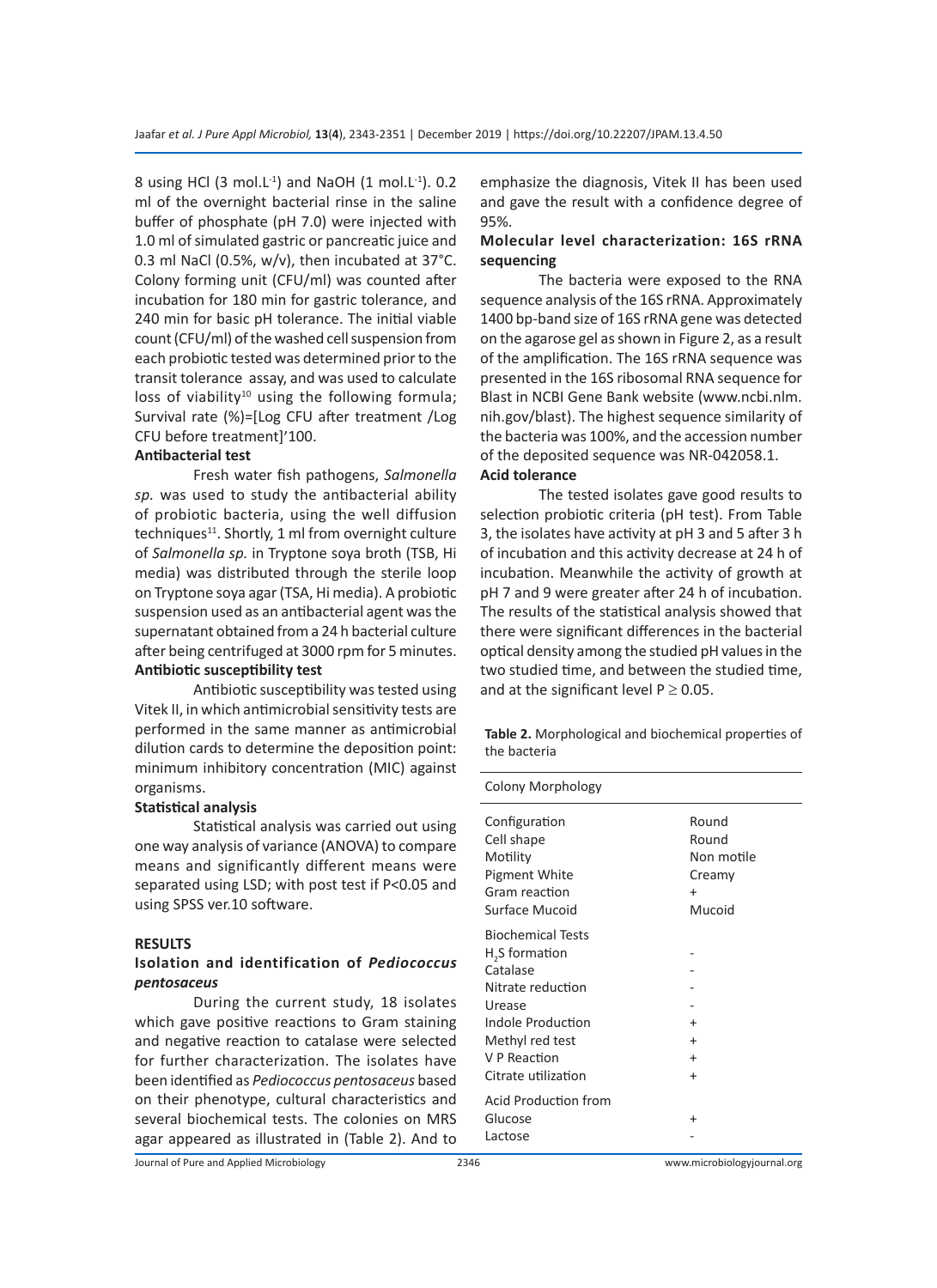Jaafar *et al. J Pure Appl Microbiol,* **13**(**4**), 2343-2351 | December 2019 | https://doi.org/10.22207/JPAM.13.4.50



**Fig. 2.** Bands of agarose gel electrophoresis for 16S rRNA gene PCR product; M: 100 bp DNA marker, 1:the band size of the sample is about 1400 bp

## **Bile salt tolerance**

The isolates were screened for their ability to tolerate the bile salts under different concentrations (0.15, 0.25 and 0.5%). Results (Table 3) show activity ( $P < 0.05$ ) in all of the concentrations after 3 h incubation, and this increase with the time of incubation (24h).

## **Probiotic survival in gastrointestinal juices**

The probiotic retention rate in both stomach and pancreatin juices was as shown in Table 3. Results show good survive rate in both juices (pH 3 and pH 8) during 24 h, with efficient survival rate in pH8 than in pH 3 with presence significant ( $P < 0.05$ ) among the isolate.

# **Antibiotic susceptibility test**

Table 3 shows the MIC values obtained for the different antibiotics tested for the studied bacteria. To determine whether an organism is sensitive, mild opponent or opponents to antimicrobials, the break value of MIC is adopted. From results we can conclude that the understudying bacteria were sensitive to the most tested antibiotics with different MIC values, whereas it was resistance to only inducible Clindamycin.

**Table 3.** The effects of both pH and concentration of bile salts on the survival of *Pediococcus pentosaceus*, the number of bacteria in gastric and intestinal juices, and the antibiotic sensitivity pattern of various antibiotics

| Medium<br>pH                                                                                            | Optical density<br>$(600 nm)$ $(3 h)$                                      |                       | Optical density<br>(600 nm) (24 h)                                        |                                                       |                                 |  |
|---------------------------------------------------------------------------------------------------------|----------------------------------------------------------------------------|-----------------------|---------------------------------------------------------------------------|-------------------------------------------------------|---------------------------------|--|
| 3<br>5<br>7<br>9                                                                                        | 0.564<br>0.886<br>0.629<br>1.511                                           |                       | 0.327<br>0.639<br>1.687<br>1.645                                          |                                                       |                                 |  |
| Bile<br>salts %                                                                                         | Optical density<br>$(600 \text{ nm})(3 \text{ h.})$                        |                       | Optical density<br>$(600 \text{ nm})(24 \text{ h.})$                      |                                                       |                                 |  |
| Zero<br>0.15<br>0.25<br>0.5<br>Isolate                                                                  | 1.686<br>0.125<br>0.132<br>0.161<br>Survival rate % in<br>(pH 3) (240 min) |                       | 1.557<br>0.239<br>0.398<br>0.568<br>Survival rate % in<br>(pH 8) (180min) |                                                       |                                 |  |
| 1<br>2<br>3<br>4<br>5                                                                                   | 75<br>71<br>66<br>64<br>54                                                 |                       | 89<br>85<br>88<br>80<br>75                                                |                                                       |                                 |  |
| Antibiotic                                                                                              | <b>MIC</b>                                                                 | Interpretation        | Antibiotic                                                                | <b>MIC</b>                                            | Interpretation                  |  |
| Benzylpencillin<br>Ampicillin<br>Cefotaxime<br>Ceftriaxone<br>Levofloxacin<br>Inducible<br>Clinadamycin | 1<br>0.5<br>0.5<br>1<br>2                                                  | T<br>S<br>S<br>S<br>R | Erythromycin<br>Clindamycin<br>Linezolid<br>Vancomycin<br>Tetracycline    | $\leq 0.12$<br>$\leq 0.25$<br>$\leq$ 2<br>0.25<br>0.5 | S<br>S<br>S<br>S<br>$\mathsf S$ |  |

Journal of Pure and Applied Microbiology 2347 www.microbiologyjournal.org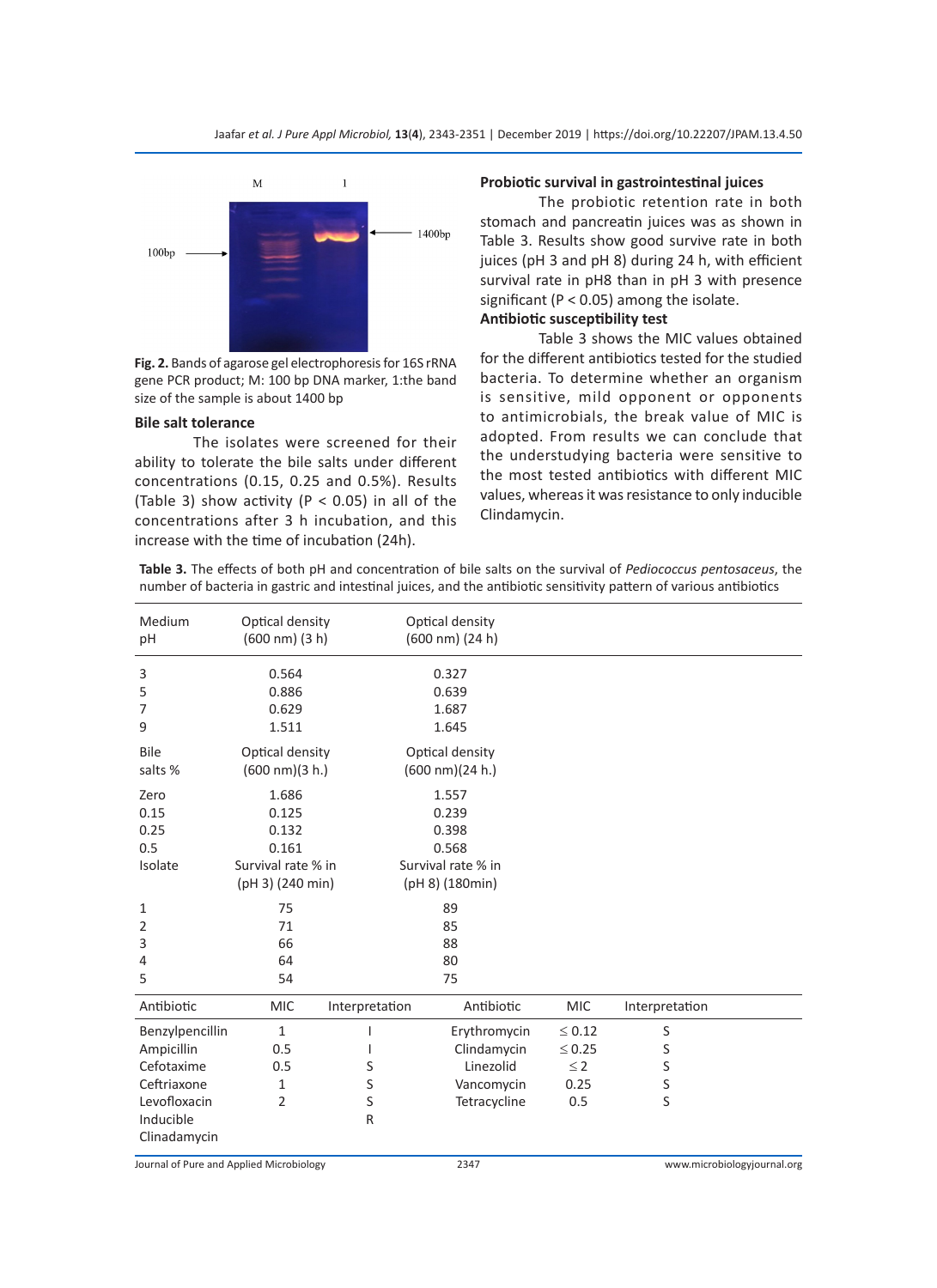#### **Extracellular antimicrobial activity**

Fourteen (77.77%) of the 18 *P. pentosaceus* exhibited extracellular antimicrobial activity in their supernatants against the growth of *Salmonella* sp. The diameter's range of the inhibition zone was within 22-30 mm.

## **DISCUSSION**

The undesirable effects of bacterial diseases are a major concern for the aquaculture industry, especially, for economically viable species such as *Cyprinus carpio*. As a result of increased fish mortality and low yields, farmers have used chemotherapy and antibiotics to protect their investments. The extensive use of antibiotics has a significant impact on public health in the environment and on the development of pathogens resistant to antibiotics. Therefore, probiotic organisms have been proposed<sup>12</sup>.

Throughout the current study, from all of the isolates getting from the water samples of fishponds, only twenty isolates, which give Gram-positive and catalase-negative reaction, were chosen for further characterization. Only 18 isolates of *Pediococcus pentosaceus* were identified according to. In addition to that, the bacteria were identified using Vitek II with confidence degree of 95%. These results are in agreement with those recorded by<sup>9</sup>. Identification of bacteria using 16S rRNA is considered more dependent and accurate than traditional process. Different feature related to good probiotic properties of bacteria has been studied. Good probiotic sources must at least stay alive at pH  $3<sup>13</sup>$ , because of the high acidity in the stomach. For this, bacteria have been tested to withstand acidity during different time periods. The growth rate (observed through optical density) of lactic acid bacteria (LAB) showed that, *P. pentosaceus* were capable of living in acidic and basal circumstances. Some researchers $14$  found that the top action of probiotic achieved at pH 7. Meanwhile, in the present study, the isolates have the ability to survive and grow at different pH values and the highest activity was at pH 9. These outcomes harmonize with the results reported by $^{15}$  and  $^{16}$ , and can be proved that the studied bacteria have one of the most selective standards for probiotics $17$ . Acid tolerance in probiotic bacteria has been also reported in other studies<sup>6</sup>; reported the viability of LAB (92.61% of *Lactobacillus plantarum* at pH 3 after 90 min). Kim and Austin $18$  notified that, the survival of the isolates (Carnobacterial) obtained from the rainbow trout intestine appeared at acidity range from 5 to  $10^{19}$  represented that The LAB strains have a survival rate above 50% at low pH after 4h exposure.

The study of resistance to bile salts by probiotic bacteria is considered extremely important, because bile salts can act as antibacterial agents towards normal flora<sup>20</sup>. From the results obtained in the present study, the isolates of *P. pentosaceus* have the ability to tolerate different concentrations of bile salts in two incubation periods (3 and 24 h). This tolerance may be necessary for probiotic bacteria to growth and survive in the fish gut as mentioned by $21,14b,22$ found that the probiotic bacteria have the ability to survive and grow in different concentrations of bile salts $16a$  reported that the all eight isolated they gated can be grown in different concentrations of bile salts (0.017, 0.014, 0.014, 0.012, 0.012%) (w/v) with different resistances to these bile salts concentrations exhibited by the tested isolates $^{23}$ observed strain-dependent tolerance responses when subjected to different bile salts, in addition to the effect of the source of isolates in their resistance ability<sup>24</sup>. Therefore, the advantages of probiotic bacteria which can tolerate a wide range of pH and bile salts are not only their ability to live in the stomach and intestine, but also their ability to grow and tolerate any stress condition.

The present study revealed that the supernatant of *P. pentosaceus* suppressed the growth of *Salmonella* sp.25 revealed the ability of *Pediococcus* sp. to inhibit the growth of *S. aureus, P. aeruginosa and E. coli*, due to bacteriocin production in early stage of death phase. Probiotic bacteria may display a broad antimicrobial spectrum against fish pathogens, through different antimicrobial metabolites such as lactic acid, hydrogen peroxide, diacetyl, acetaldehyde, and/ or bacteriocins<sup>26</sup>. These antimicrobials may play as potent outer membrane-disintegrating agents which are known to hydrolyze and damage peptidoglycan, a cell wall component of Gramnegative bacteria26b,27. Moreover, probiotic bacteria may reduce the growth of pathogenic bacteria by competition for space or attachment surface or by competition for nutrients<sup>28</sup>. In addition,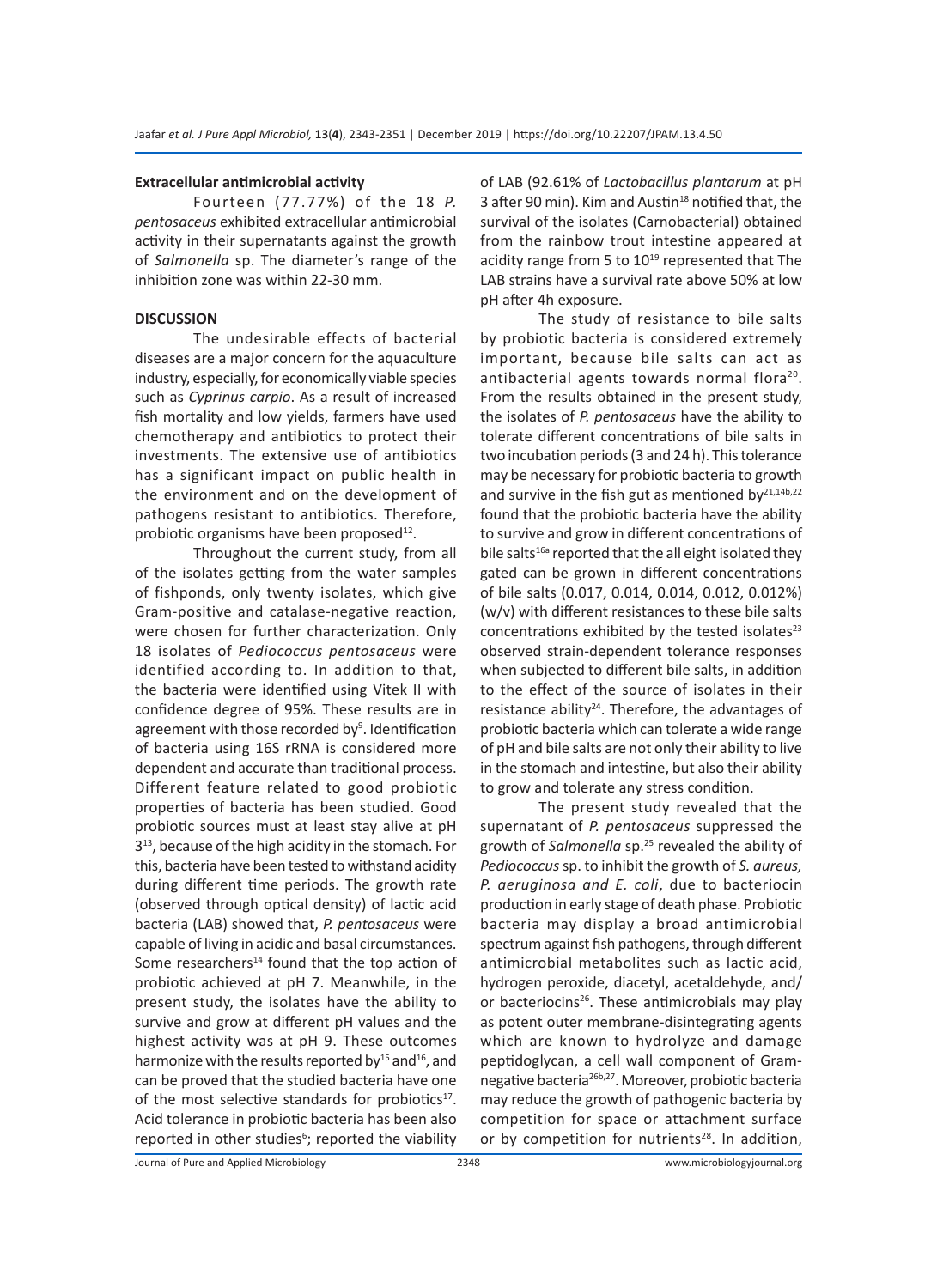the production of acids by probiotics leads to lowers the pH of the digestive tract and inhibits the growth of pathogenic microorganisms $25$ . Furthermore, many researchers<sup>29</sup> reported that, the dietary enhancement of *Pediococcus* sp*.* has positively influenced the body composition and increases intestinal microflora.

The antibiotic sensitivity pattern of *P. pentosaceus* against various antibiotics has been studied and results indicated that the bacteria were sensitive to the most tested antibiotics with differences in MIC values, whereas they were resistant to only inducible Clindamycin. In this respect, Klare, *et al.*30 have identified the MICs from 16 antibiotics for 473 isolates of LAB, including *Lactobacillus*, *Pediococcus* and *Lactococcus*. Their results proved that the majority of LAB was sensitive towards Penicillin, Ampicillin, Ampicillin/Sulbactam, Quinupristin/Dalfopristin, Chloramphenicol and Linezolid, whereas, three probiotic strains were resistant to Streptomycin. Another study has found that *Lactobacillus*  species are affected by many inhibitors of cell wall synthesis such as Penicillin and Ampicillin<sup>31</sup>. reported that *P. pentosaceus* LPP32, LPM83 and B5 were Clindamycin resistant $33$  reported that among the different lactobacilli tested, they found high prevalence of resistances to Tetracycline (68% resistant isolates), Lincomycin (64.5%), Enrofloxacin (60%) and Ampicillin (50%)<sup>34</sup> founded that among 29 *Lactobacillus* strains only S4 (*L. reuteri*), S5 (*L. plantarum*), S8a (*L. rhamnosus*) and S8b (*L. acidophilus*) displayed resistance to Ampicillin and Penicillin.

## **CONCLUSION**

Depending on the present results, it can be concluded that the *Pediococcus pentosaceus* have perfect probiotic properties suggesting their application in the fish ponds as good, environment friendly and economic additives serving thus in: 1) prevention or reduction of pathogenic infection in fish via their antimicrobial activity, 2) increase of fish yield by improving the vitality of fish larvae through preventive colonization with selected beneficial bacteria, and 3) protection of the environment through elimination of the use of antibiotics reducing thus the appearance of antibiotic-resistant bacterial strains. And for future application of these probiotics in fish pond, we recommended to add other safety assays such as the investigation for virulence factors using molecular biology, the haemolysin and gelatinase productions and the bile salt hydrolase activity.

## **ACKNOWLEDGEMENT**

The authors are thankful to Marine Science Center, special bacterial lab for all support.

# **CONFLICT OF INTEREST**

The authors declare that there is no conflict of interest.

## **AUTHORS' CONTRIBUTIONS**

RS and AM designed the experiment and wrote paper. FN and BM coverage the technical aspects. All authors read and approved it for publication.

### **FUNDING**

None.

## **DATA AVAILABILITY**

All datasets generated or analyzed during this study are included in the manuscript.

## **ETHICS STATEMENT**

This article does not contain any studies with human participants performed by any of the authors.

#### **REFERENCES**

- 1. Cajas-Cano, C. M. M. a. L., Blue Growth: The 2014 FAO State of World Fisheries and Aquaculture. *Fisheries*, 2014; **39**(11): 552–553. https://doi.org/10.1080/036 32415.2014.966265
- 2. Kluga, A.; Kacaniova, M.; Kantor, A.; Kovalenko, K.; Terentjeva, M. In *Identification of microflora of freshwater fish caught in the Driksna river and pond in Latvia*, 11<sup>th</sup> Baltic Conference on Food Science and Technology" Food science and technology in a changing world" FOODBALT 2017, Jelgava, Latvia, 27- 28 April 2017, Latvia University of Agriculture: 2017; pp 164-168.
- 3. Manage, P.M., Heavy use of antibiotics in aquaculture: Emerging human and animal health problems – A review. *Sri Lanka Journal of Aquatic Sciences*, 2018; **23**(1): 13-27. https://doi.org/10.4038/sljas.v23i1.7543
- 4. Ladan, J and Isteban, MA. Administration of Probiotics in the Water in Finfish Aquaculture Systems: A Review. *Fishes*, 2018; **3**(3):33; 1-13. https://doi.org/10.3390/ fishes3030033
- 5. Holt, J.G.; Krieg, N., Bergey's manual of systematic bacteriology, vol. 1. *The Williams and Wilkins Co.,*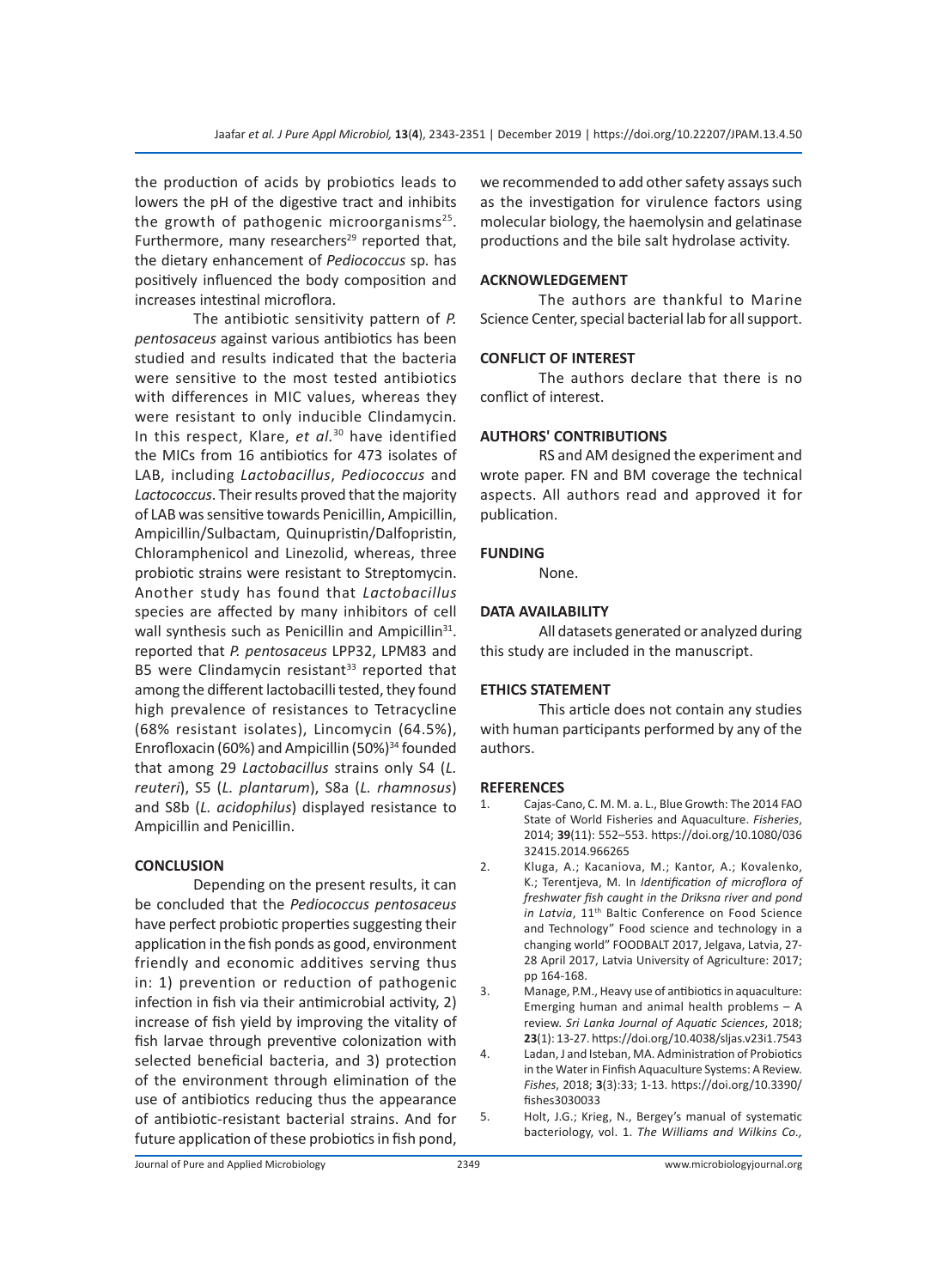*Baltimore*, 1984; 1-1388.

- 6. Damayanti, E.; Yusiati, L.M.; Dinoto, A., 16s rRNA Identification of *Pediococcus* spp. from broiler and studies of adherence ability on immobilized mucus. *Indonesian Journal of Biotechnology*, 2012; **17**(2): 96- 106.
- 7. Al Jassim, R.A.; Scott, P.T.; Trebbin, A.L.; Trott, D.; Pollitt, C.C., The genetic diversity of lactic acid producing bacteria in the equine gastrointestinal tract. *FEMS Microbiology Letters*, 2005; **248**(1): 75-81. https://doi. org/10.1016/j.femsle.2005.05.023
- 8. Harisha, S., *Biotechnology procedures and experiments handbook*. Laxmi Publications, Ltd.: 2008.
- 9. Ayo-Olalusi, C. I., Isolation and Identification of Probiotics *Pediococcus pentosaceus2* and *Pediococcus pentosaceus*1 from the Gut of *Tilapia Guineensis*  for Use in Aquaculture Production *International Journal of Research Studies in Microbiology and Biotechnology (IJRSMB)*, 2017; **3**(1): 15-20. https:// doi.org/10.20431/2454-9428.0301004
- 10. Charteris, W.P.; Kelly, P.M.; Morelli, L.; Collins, J.K., Selective detection, enumeration and identification of potentially probiotic *Lactobacillus* and *Bifidobacterium* species in mixed bacterial populations. *International Journal of Food Microbiology*, 1997; **35**(1): 1-27. https://doi.org/10.1016/S0168-1605(96)01222-6
- 11. Balcazar, J.L.; Vendrell, D.; de Blas, I.; Ruiz-Zarzuela, I.; Muzquiz, J.L.; Girones, O., Characterization of probiotic properties of lactic acid bacteria isolated from intestinal microbiota of fish. *Aquaculture*, 2008; **278**(1-4): 188-191. https://doi.org/10.1016/j. aquaculture.2008.03.014
- 12. Charles Drago Kato, Ruth Kabarozi, Samuel Majalija, Andrew Tamale, Nathan Lubowa Musisi; Sengooba, a. A., Isolation and identification of potential probiotic bacteria on surfaces of *Oreochromis niloticus* and *Clarias gariepinus* from around Kampala, Uganda. *African Journal of Microbiology Research*, 2016; **10**(36): 1523-1530. https://doi.org/10.5897/ AJMR2016.8235
- 13. Kumar, B.V.U., K.; Reddy, O, Isolation and Identification of *Pediococcus pentosaceus* from Cow's Milk Curd and Its Use in Grape Juices Fermentation. *Journal of Advances in Biology & Biotechnology*, 2017; **13**(4): 1-11. https://doi.org/10.9734/JABB/2017/34440
- 14. (a) Allameh, S.K.; Daud, H.; Yusoff, F.M.; Saad, C.R.; Ideris, A., Isolation, identification and characterization of *Leuconostoc mesenteroides* as a new probiotic from intestine of snakehead fish (*Channa striatus*). *African Journal of Biotechnology*, 2012; **11**(16): 3810- 3816; (b) Muthukumar, P.; Kandeepan, C., Isolation, identification and characterization of probiotic organisms from intestine of fresh water fishes. *International Journal of Current Microbiology and Applied Sciences*, 2015: **4**: 607-616.
- 15. Davati, N.; Yazdi, F.T.; Zibaee, S.; Shahidi, F.; Edalatian, M.R., Study of lactic acid bacteria community from raw milk of iranian one humped camel and evaluation of their probiotic properties. *Jundishapur Journal of Microbiology*, 2015; **8**(5): 1-6.
- 16. (a) Lavanya, K.; Dayakar, Y., Isolation and characterization of probiotic bacteria from the soil samples of the

coastal areas of (Gudur division, Nellore Dt.) for utilization in Shrimp farming. *International Journal of Fisheries and Aquatic Studies*, 2017; **5**(4): 371-376; (b) Davati, N.; Yazdi, F. T.; Zibaee, S.; Shahidi, F.; Edalatian, M. R., Study of lactic acid bacteria community from raw milk of iranian one humped camel and evaluation of their probiotic properties. *Jundishapur Journal of Microbiology*, 2015; **8**(5).

- 17. Cakir, I. Determination of some probiotic properties on Lactobacilli and Bifidobacteria. Ankara Ankara University 2003.
- 18. Kim, D. H.; Austin, B., Characterization of probiotic carnobacteria isolated from rainbow trout (*Oncorhynchus mykiss*) intestine. *Letters in Applied Microbiology*, 2008; **47**(3): 141-147. https://doi. org/10.1111/j.1472-765X.2008.02401.x
- 19. Somashekaraiah R.S.B., Deepthi B.V. and Sreenivasa M.Y., Probiotic Properties of Lactic Acid Bacteria Isolated From Neera: A Naturally Fermenting Coconut Palm Nectar. *Frontiers in Microbiology*, 2019; **10**(1382): 1-11. https://doi.org/10.3389/fmicb.2019.01382
- 20. Fontana, L.; Bermudez-Brito, M.; Plaza-Diaz, J.; Munoz-Quezada, S.; Gil, A., Sources, isolation, characterisation and evaluation of probiotics. *British Journal of Nutrition*, 2013; **109**(S2): S35-S50. https:// doi.org/10.1017/S0007114512004011
- 21. Salminen, S.V.W., Atte, *Lactic acid bacteria: microbiological and functional aspects*. CRC Press: 2004. https://doi.org/10.1201/9780824752033
- 22. Cebeci, A.; G rakan, C., Properties of potential probiotic *Lactobacillus plantarum* strains. *Food Microbiology*, 2003; **20**(5): 511-518. https://doi.org/10.1016/S0740- 0020(02)00174-0
- 23. Liong, M.; Shah, N., Acid and bile tolerance and cholesterol removal ability of lactobacilli strains. *Journal of Dairy Science*, 2005; **88**(1): 55-66. https:// doi.org/10.3168/jds.S0022-0302(05)72662-X
- 24. Sahadeva, R.; Leong, S.; Chua, K.; Tan, C.; Chan, H.; Tong, E.; Wong, S.; Chan, H., Survival of commercial probiotic strains to pH and bile. *International Food Research Journal*, 2011; **18**(4): 1515-1522.
- 25. Sukumar, G.; Ghosh, A.R., *Pediococcus spp*. a potential probiotic isolated from Khadi (an Indian fermented food) and identified by 16S rDNA sequence analysis. *African Journal of Food Science*, 2010; **4**(9): 597-602.
- 26. (a) Araujo, C.; Munoz-Atienza, E.; Poeta, P.; Igrejas, G.; Hernandez, P. E.; Herranz, C.; Cintas, L. M., Characterization of *Pediococcus acidilactici* strains isolated from rainbow trout (*Oncorhynchus mykiss*) feed and larvae: safety, DNA fingerprinting, and bacteriocinogenicity. *Diseases of aquatic organisms*, 2016; **119**(2): 129-143; https://doi.org/10.3354/ dao02992 (b) Huang, J.-B.; Wu, Y.-C.; Chi, S.-C., Dietary supplementation of *Pediococcus pentosaceus* enhances innate immunity, physiological health and resistance to *Vibrio anguillarum* in orange-spotted grouper (*Epinephelus coioides*). *Fish & Shellfish Immunology*, 2014; **39**(2): 196-205. https://doi. org/10.1016/j.fsi.2014.05.003
- 27. (a) Xing, C.F.; Hu, H.H.; Huang, J.B.; Fang, H.C.; Kai, Y.H.; Wu, Y.C.; Chi, S.C., Diet supplementation of *Pediococcus pentosaceus* in cobia (*Rachycentron*